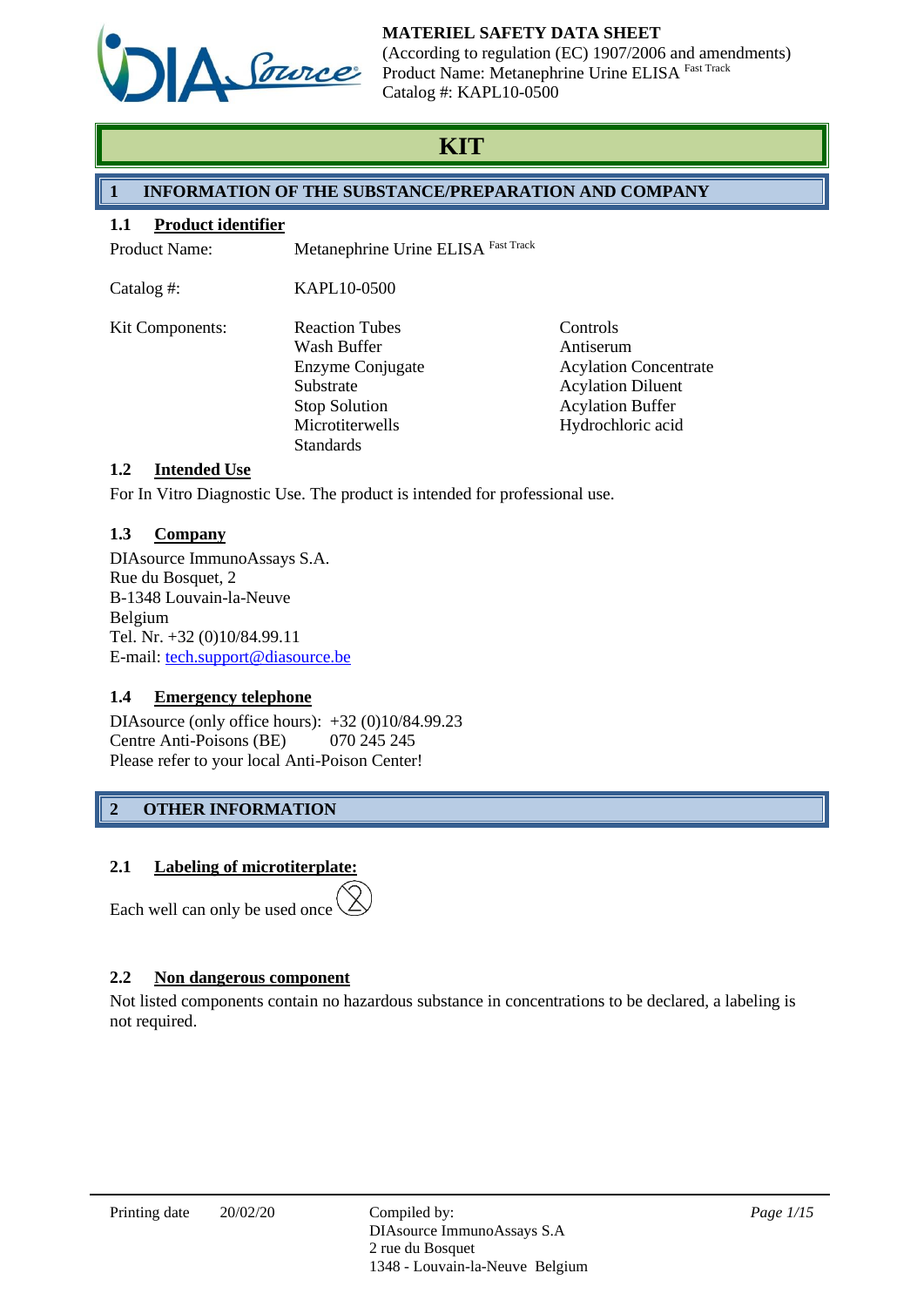

# **STOP SOLUTION**

## **1 INFORMATION OF THE SUBSTANCE/PREPARATION AND COMPANY**

## **1.1 Product identifier**

Product Name: Stop Solution

Catalog #: Component of the kit mentioned on the first page

## **1.2 Intended Use**

laboratory reagent / Immunoassay. The product is intended for professional use.

## **1.3 Company**

DIAsource ImmunoAssays S.A. Rue du Bosquet, 2 B-1348 Louvain-la-Neuve Belgium Tel. Nr. +32 (0)10/84.99.11 E-mail: [tech.support@diasource.be](mailto:tech.support@diasource.be)

## **1.4 Emergency telephone**

DIAsource (only office hours): +32 (0)10/84.99.23 Centre Anti-Poisons (BE) 070 245 245 Please refer to your local Anti-Poison Center!

# **2 HAZARDS IDENTIFICATION**

## **2.1 Classification of the substance or mixture**

**REGULATION (EC) No 1272/2008** Corrosive to metals, Category 1, H290 Skin corrosive, Category 1A, H314

## **2.2 Label elements**

**REGULATION (EC) No 1272/2008**



**Signal word:** Warning

#### **Hazard statements:**

H290 May be corrosive to metals.

#### **Precautionary statements:**

P234 Keep only in original packaging.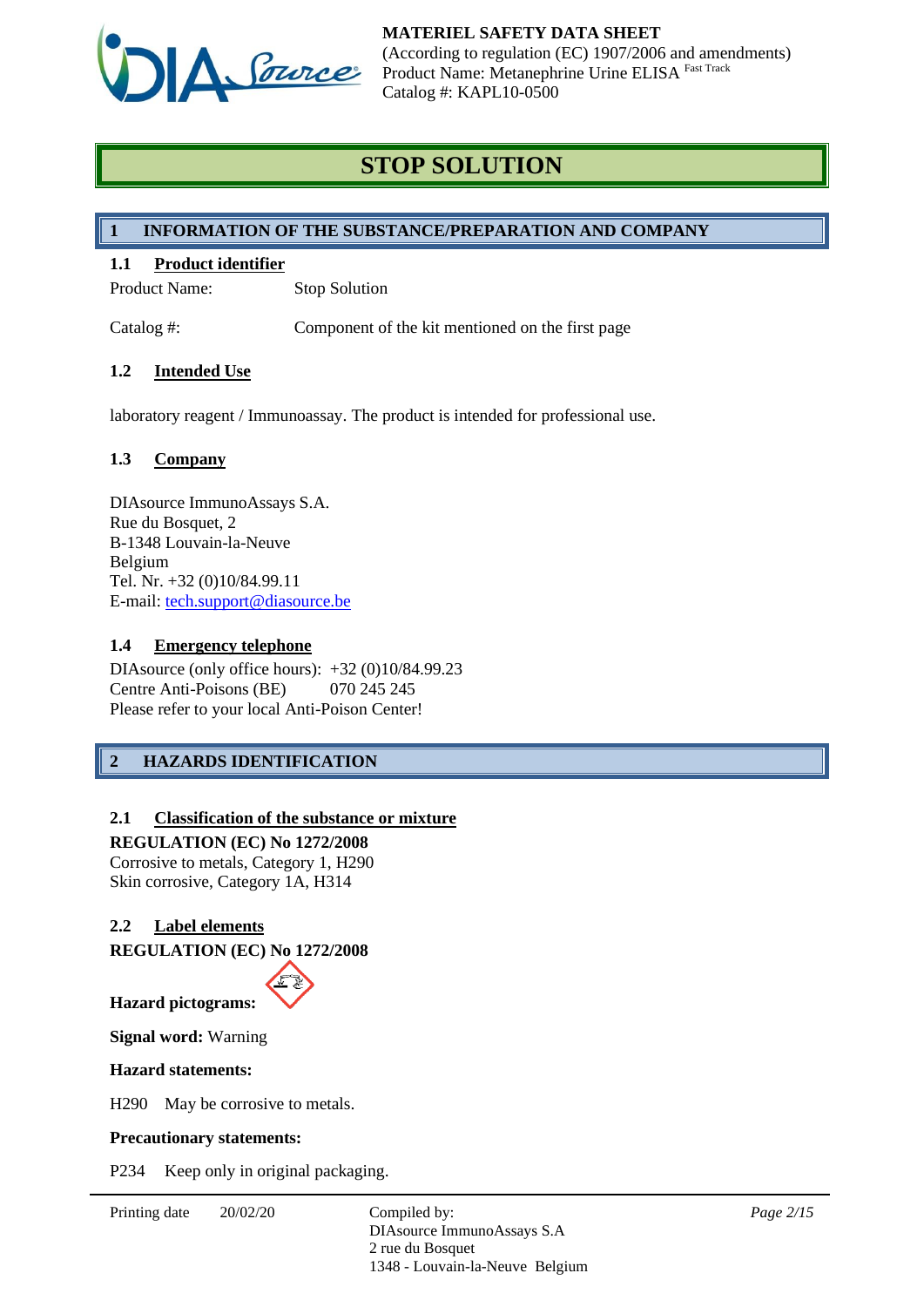

P390 Absorb spillage to prevent material damage.

#### **2.3 Other hazards**

None known.

## **3 COMPOSITION/INFORMATION ON INGREDIENTS**

#### **Mixture**

**Composition / information on ingredients** CAS:  $7664-93-9$  sulphuric acid  $> 1\% - 5\%$ H290; H314 **Additional information**

For the full text of the H-Statements mentioned in this section, see section 16.

# **4 FIRST AID MEASURES**

## **4.1 Description of first aid measures**

**After inhalation:** fresh air, consult doctor in case of complaints.

**After skin contact:** wash off with plenty of water. Remove contaminated clothing. **After eye contact:** rinse out with plenty of water with the eyelid held wide open. Call in ophthalmologist if necessary.

**After swallowing:** drink water (two glasses at most). Consult doctor if feeling unwell.

## **4.2 Most important symptoms and effects, both acute and delayed**

Irritant effects.

## **4.3 Indication of any immediate medical attention and special treatment needed**

No information available.

# **5 FIRE FIGHTING MEASURES**

## **5.1 Extinguishing media**

Suitable extinguishing media:

Use extinguishing measures that are appropriate to local circumstances and the surrounding environment.

#### Unsuitable extinguishing media:

For this substance/mixture no limitations of extinguishing agents are given.

## **5.2 Special hazards arising from the substance or mixture**

Not combustible. Ambient fire may liberate hazardous vapours.

## **5.3 Advice for fire fighters**

Special protective equipment for firefighters: In the event of fire, wear self-contained breathing apparatus.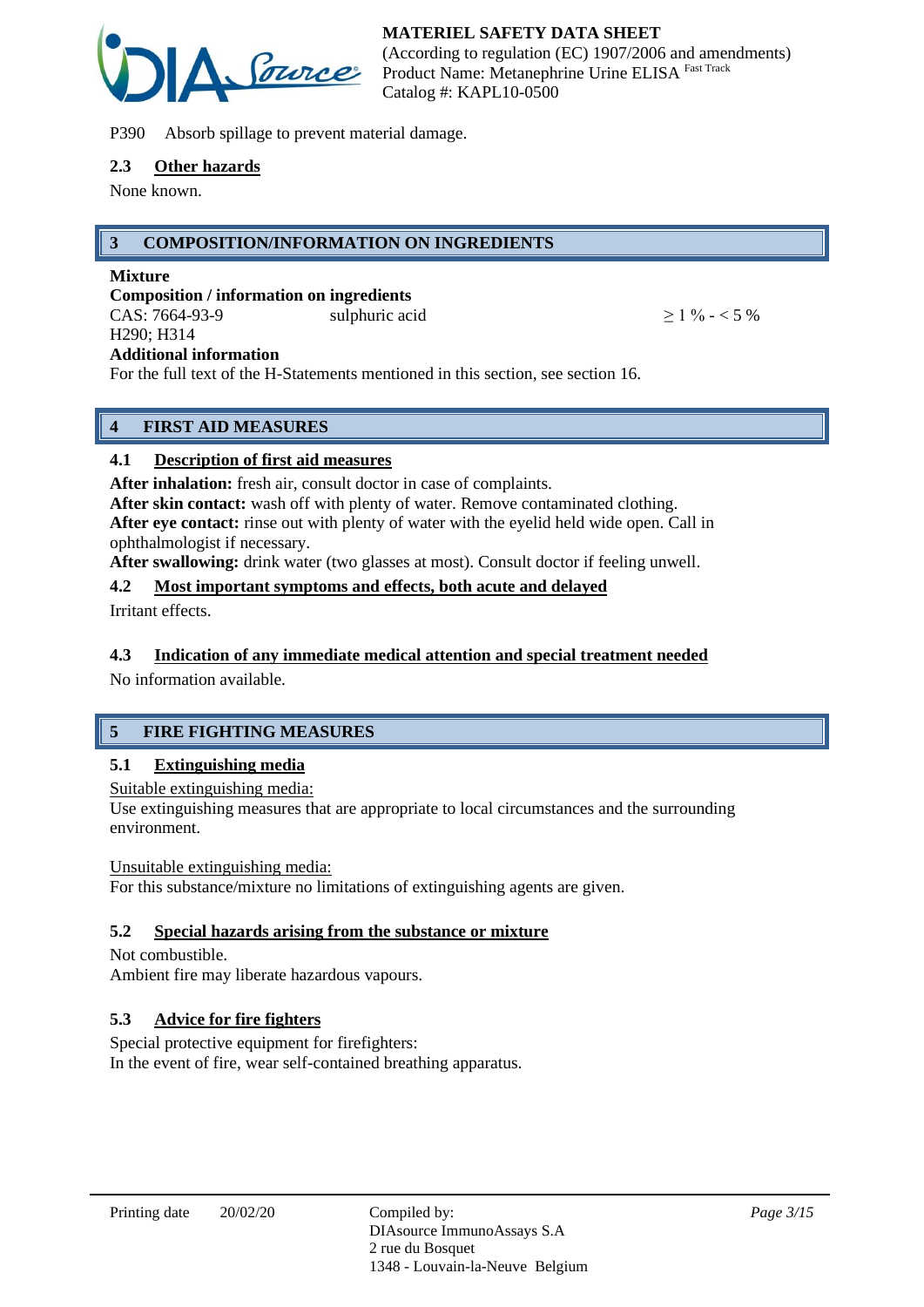

# **6 ACCIDENTAL RELEASE MEASURES**

## **6.1 Personal precaution, protective equipment and emergency procedures**

Advice for non-emergency personnel: Do not breathe vapours, aerosols. Evacuate the danger area, observe emergency procedures, consult an expert.

Advice for emergency responders: Protective equipment see section 8.

#### **6.2 Environmental Precautions**

No special precautionary measures necessary.

#### **6.3 Methods and material for containment and cleaning-up**

Observe possible material restrictions! Take up with liquid-absorbent and neutralizing material. Dispose of properly. Clean up affected area.

## **6.4 Reference to other sections**

Indications about possible material restrictions see sections 7 and 10 and about waste treatment see section 13.

## **7 HANDLING AND STORAGE**

## **7.1 Precautions for safe handling**

Advice on safe handling: Observe label precautions. Hygiene measures: Change contaminated clothing. Wash hands after working with substance.

#### **7.2 Conditions for safe storage, including any incompatibilities**

Storage conditions: Tightly closed and dry.

#### **7.3 Specific Use(s)**

Apart from the uses mentioned in section 1.2 no other specific uses are stipulated.

## **8 EXPOSURE CONTROLS/PERSONAL PROTECTION**

#### **8.1 Control parameters**

The product does not contain any relevant quantities of materials with critical values that have to be monitored at the workplace.

#### **8.2 Exposure controls**

Engineering measures: Technical measures and appropriate working operations should be given priority over the use of personal protective equipment. See section 7.1.

Individual protection measures: General protective and hygienic measures: Immediately remove all soiled and contaminated clothing. Wash hands before breaks and at the end of work. Store protective clothing separately. Avoid contact with the eyes and skin.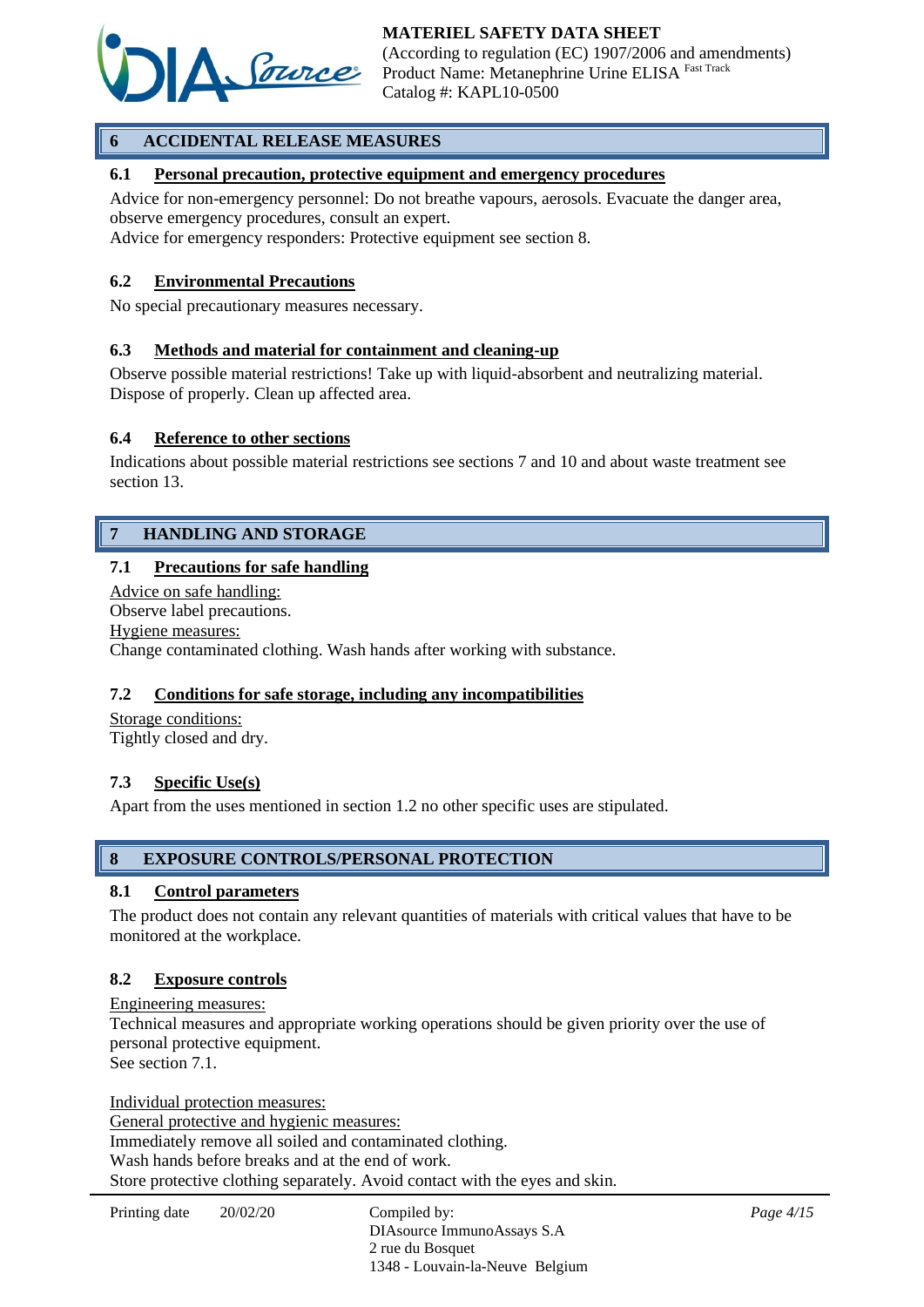

(According to regulation (EC) 1907/2006 and amendments) Product Name: Metanephrine Urine ELISA Fast Track Catalog #: KAPL10-0500

Respiratory protection:

In case of good room ventilation, not necessary. In case of brief exposure or low pollution use respiratory filter device. In case of intensive or longer exposure use self-contained respiratory protective device.

Protection of hands:

Protective gloves.

Material of gloves:

Chemical protection gloves are to be selected according to the concentration and quantity of the hazardous substance concentration and quantity in workplace.

The glove material has to be impermeable and resistant to the product/ the substance/ the preparation. The protective gloves to be used must comply with the specifications of EC Directive 89/686/EEC and the related standard EN374.

Eye protection: Tightly sealed goggles

Body protection: lab coat

## **9 PHYSICAL AND CHEMICAL PROPERTIES**

#### **9.1 Information on basic physical and chemical properties**

| Form                                   | liquid                            |
|----------------------------------------|-----------------------------------|
| Colour                                 | colourless                        |
| Odour                                  | odourless                         |
| Odour                                  | Threshold Not applicable          |
| pH                                     | ca. 1.0 at 20 $^{\circ}$ C        |
| Melting point                          | No information available          |
| Boiling point/boiling range            | No information available          |
| Flash point                            | No information available          |
| Evaporation rate                       | No information available          |
| Flammability (solid, gas)              | No information available          |
| Lower explosion limit                  | No information available          |
| Upper explosion limit                  | No information available          |
| Vapour pressure                        | No information available          |
| Relative vapour density                | No information available          |
| Density                                | ca. 1.02 g/cm3 at 20 $^{\circ}$ C |
| Relative density                       | No information available          |
| Water solubility                       | at 20 $\degree$ C soluble         |
| Partition coefficient: n-octanol/water | No information available          |
| Auto-ignition temperature              | No information available          |
| Decomposition temperature              | No information available          |
| Viscosity, dynamic                     | No information available          |
| <b>Explosive properties</b>            | Not classified as explosive       |
| Oxidizing properties                   | none                              |
|                                        |                                   |

## **9.2 Other information**

Corrosion: May be corrosive to metals.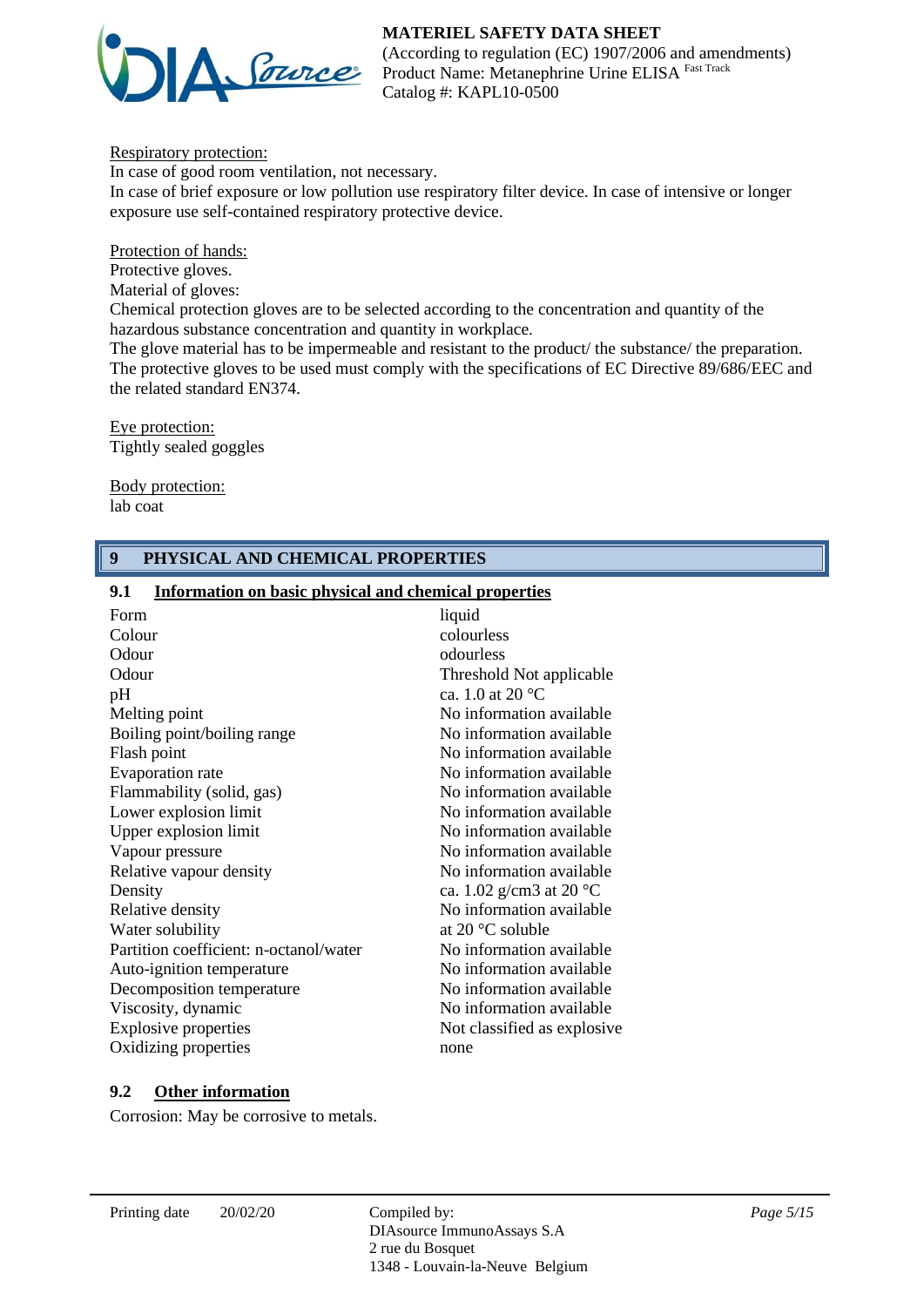

# **10 STABILITY AND REACTIVITY**

## **10.1 Reactivity**

No further relevant information available.

## **10.2 Chemical Stability**

The product is chemically stable under standard ambient conditions (room temperature).

## **10.3 Possibility of hazardous reactions**

No dangerous reactions known.

## **10.4 Conditions to Avoid**

No further relevant information available.

## **10.5 Incompatible materials**

No further relevant information available.

## **10.6 Hazardous Decomposition Products**

No dangerous decomposition products known.

## **11 TOXICOLOGICAL INFORMATION**

## **11.1 Information on toxicological effects**

**Acute toxicity** No information available. **Skin corrosion/irritation** causes skin irritation **Serious eye damage/irritation** causes eye irritation **Respiratory or skin sensitisation** No sensitizing effects known. **Germ cell mutagenicity** No information available. **Carcinogenicity** No information available. **Reproductive toxicity** No information available. **STOT-single exposure** No information available. **STOT-repeated exposure** No information available. **Aspiration hazard** No information available.

#### **11.2 Additional information**

On the basis of the morphology of the product, no hazardous properties are to be expected when it is handled and used with appropriate care.

Handle in accordance with good industrial hygiene and safety practice.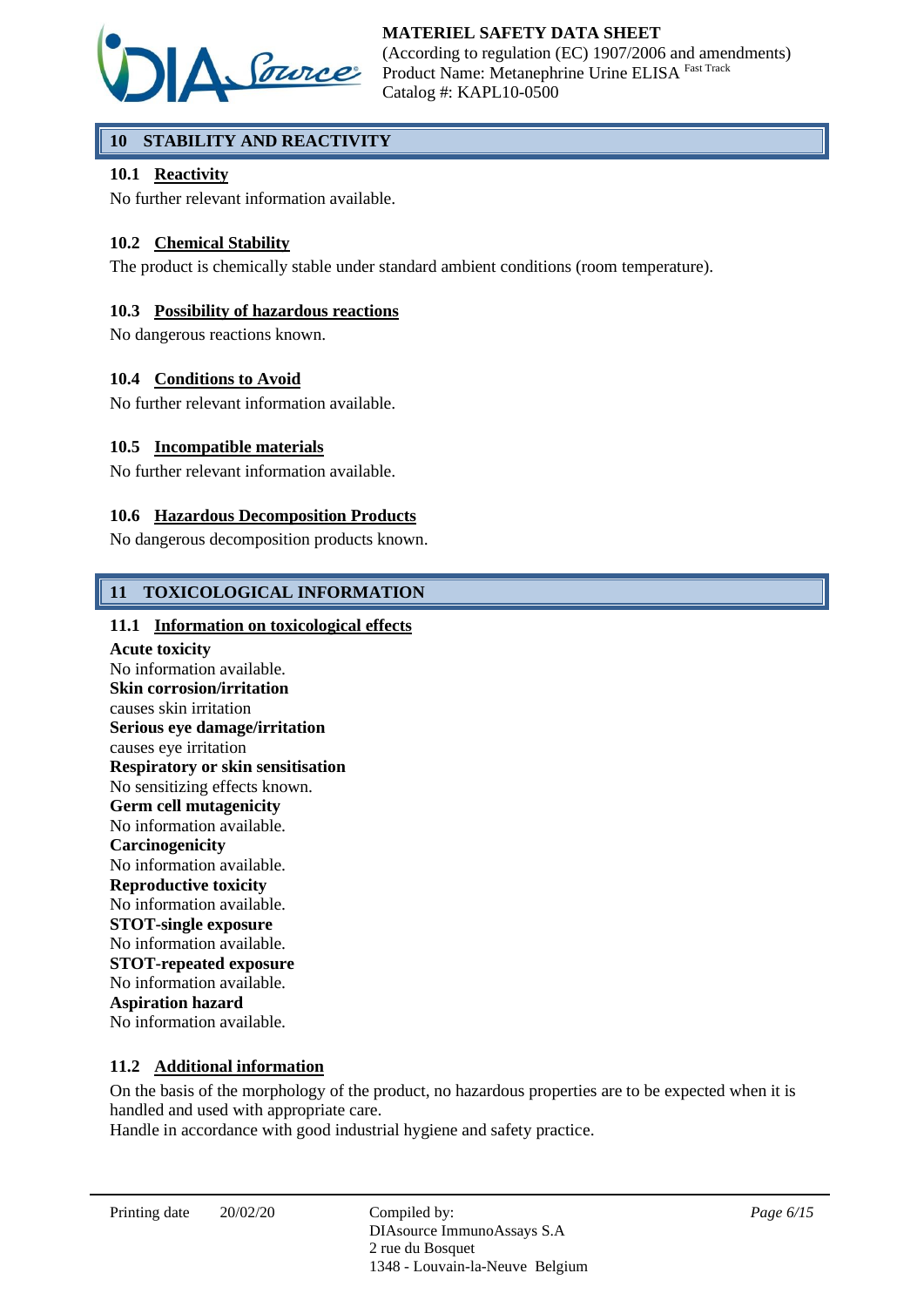

# **12 ECOLOGICAL INFORMATION**

## **12.1 Toxicity**

No further relevant information available.

## **12.2 Persistence and degradability**

No further relevant information available.

## **12.3 Bioaccumulation**

No further relevant information available.

## **12.4 Mobility in soil**

No further relevant information available.

#### **12.5 Results of PBT and vPvB assessment**

Substance(s) in the mixture do(es) not meet the criteria for PBT or vPvB according to Regulation (EC) No 1907/2006, Annex XIII, or a PBT/vPvB assessment was not conducted.

## **12.6 Other adverse effects**

No further relevant information available.

## **13 DISPOSAL CONSIDERATIONS**

## **13.1 Waste treatment methods**

Dispose of packaging according to applicable local, state, and federal regulations. Packaging's that may not be cleansed are to be disposed of in the same manner as the product.

## **14 TRANSPORT INFORMATION**

This product is part of a kit. Information in this section refers to the kit as a whole.

**UN No** 3264

**UN Proper shipping name** CORROSIVE LIQUID, ACIDIC, INORGANICS, N.O.S.

**Class** 8

**Packing group** III

**Environmental hazards** None.

**Special precautions for user** None.

**Transport in bulk according to Annex II of MARPOL 73/78 and the IBC Code** Not relevant.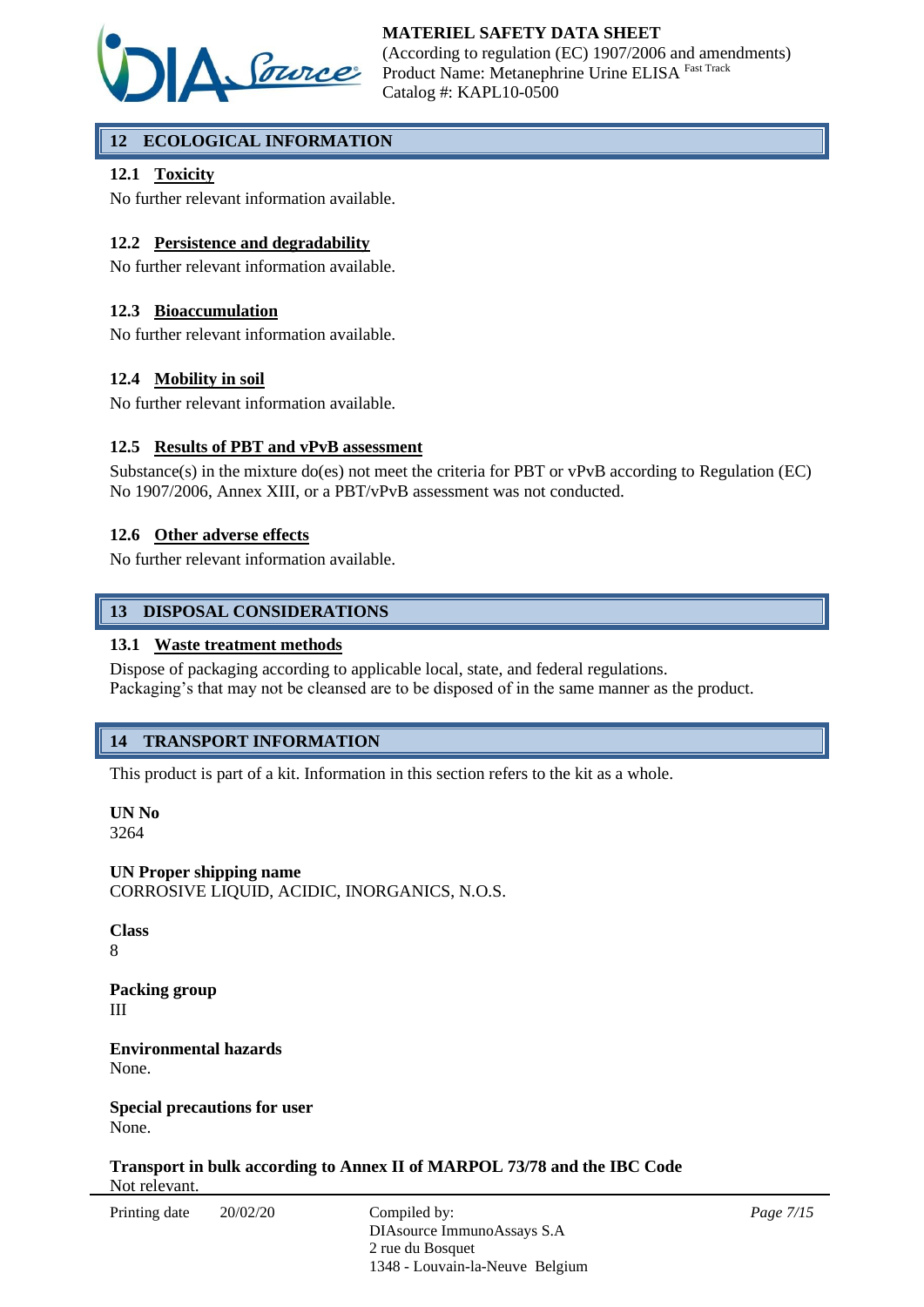

# **15 REGULATORY INFORMATION**

## **15.1 Safety, health and environmental regulation/legislation specific for the substance or mixture**

#### **EU regulations**

Major Accident Hazard: SEVESO III Not applicable

#### Employment restrictions:

Observe employment restrictions in accordance with the youth employment protection regulations (94/33/EC).

#### Substances of very high concern (SVHC):

This product does not contain substances of very high concern according to Regulation (EC) No 1907/2006 (REACH).

## **15.2 Chemical Safety Assessment**

For this product a chemical safety assessment was not carried out.

# **16 OTHER INFORMATION**

This information is based on our present knowledge. However, this shall not constitute a guarantee for any specific product features and shall not establish a legally valid contractual relationship.

## Relevant phrases:

H290 May be corrosive to metals. H314 Causes severe skin burns and eye damage.

#### Notification:

English is acceptable for our MSDS as the following conditions are met:

• Medical specialists (users) are well educated in the English language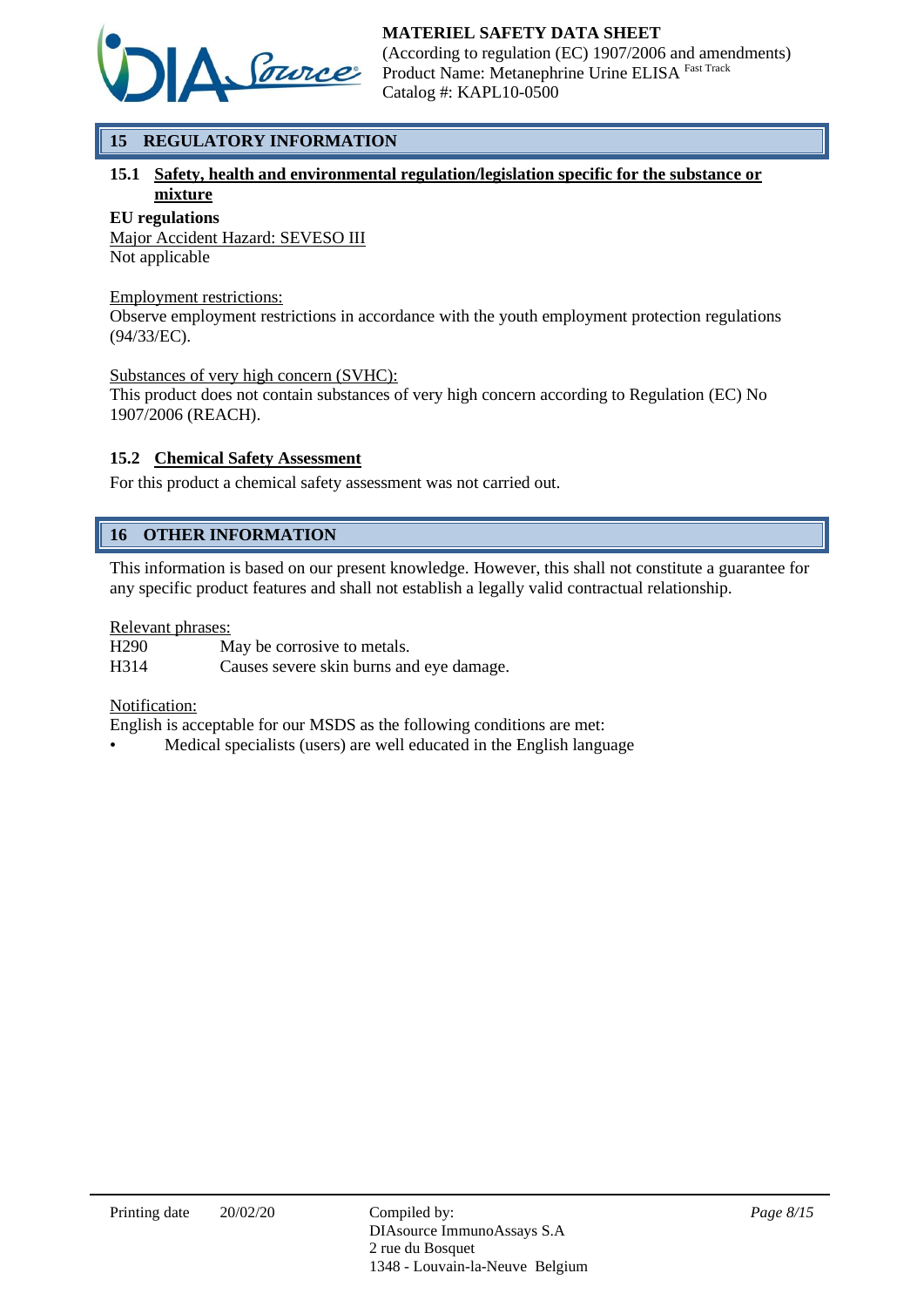

# **ACYLATION CONCENTRATE**

## **1 INFORMATION OF THE SUBSTANCE/PREPARATION AND COMPANY**

## **1.1 Product identifier**

Product Name: Acylation Concentrate

Catalog #: Component of the kit mentioned on the first page

## **1.2 Intended Use**

laboratory reagent / Immunoassay. The product is intended for professional use.

## **1.3 Company**

DIAsource ImmunoAssays S.A. Rue du Bosquet, 2 B-1348 Louvain-la-Neuve Belgium Tel. Nr. +32 (0)10/84.99.11 E-mail: [tech.support@diasource.be](mailto:tech.support@diasource.be)

## **1.4 Emergency telephone**

DIAsource (only office hours): +32 (0)10/84.99.23 Centre Anti-Poisons (BE) 070 245 245 Please refer to your local Anti-Poison Center!

## **2 HAZARDS IDENTIFICATION**

## **2.1 Classification of the substance or mixture**

**REGULATION (EC) No 1272/2008**

Skin corrosion, Category 1B, H314

## **2.2 Label elements**

**REGULATION (EC) No 1272/2008**

**Hazard pictograms:**

**Signal word:** Danger

#### **Hazard statements:**

H314 Causes severe skin burns and eye damage.

#### **Precautionary statements:**

P260 Do not breathe fume/vapours.

P280 Wear protective gloves/protective clothing.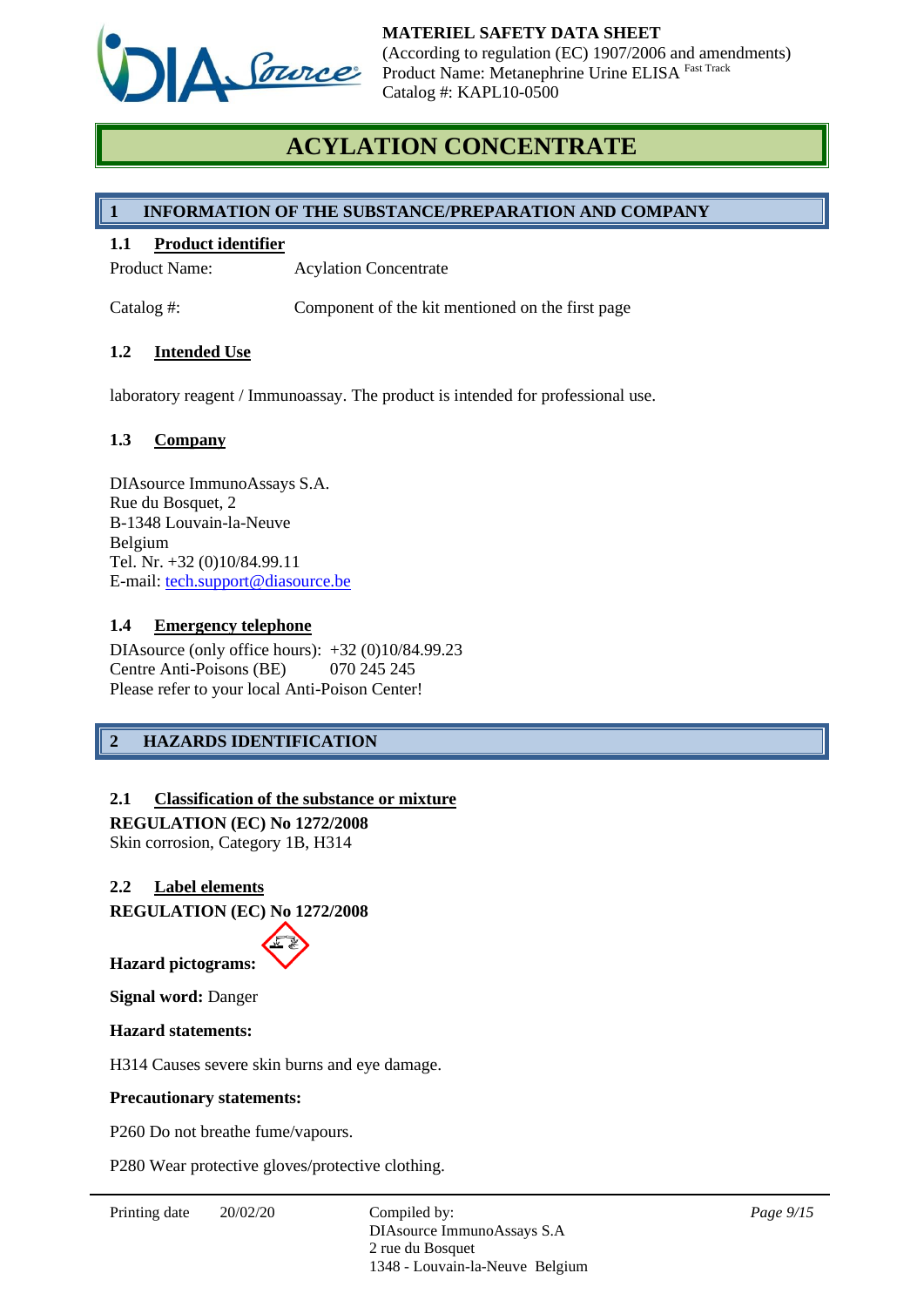

P303 + P361 + P353 IF ON SKIN: Take off immediately all contaminated clothing. Rinse skin with water or shower.

P305 + P351 + P338 IF IN EYES: Rinse cautiously with water for several minutes. Remove contact lenses, if present and easy to do. Continue rinsing.

P301 + P330 + P331 IF SWALLOWED: rinse mouth. Do NOT induce vomiting.

## **2.3 Other hazards**

None known.

## **3 COMPOSITION/INFORMATION ON INGREDIENTS**

#### **Mixture**

**Composition / information on ingredients** CAS: 2051-49-2 Hexanoic anhydride  $>95\%$ H314**Additional information**

For the full text of the H-Statements mentioned in this section, see section 16.

## **4 FIRST AID MEASURES**

#### **4.1 Description of first aid measures**

**After inhalation:** fresh air. Call in physician.

**After skin contact:** wash off with plenty of water. Immediately remove contaminated clothing. Call a physician immediately

**After eye contact:** rinse out with plenty of water with the eyelid held wide open. Call in ophthalmologist if necessary.

**After swallowing:** make victim drink water (two glasses at most), avoid vomiting (risk of perforation). Call a physician immediately. Do not attempt to neutralize.

#### **4.2 Most important symptoms and effects, both acute and delayed**

Irritation and corrosion, irritant effects, Cough, Shortness of breath.

#### **4.3 Indication of any immediate medical attention and special treatment needed**

No further relevant information available.

#### **5 FIRE FIGHTING MEASURES**

#### **5.1 Extinguishing media**

## Suitable extinguishing media:

powder, Carbon dioxide (CO₂), Dry powder.

Unsuitable extinguishing media: Not known.

#### **5.2 Special hazards arising from the substance or mixture**

If this product is involved in a fire, it can be released: Carbon monoxide and carbon dioxide.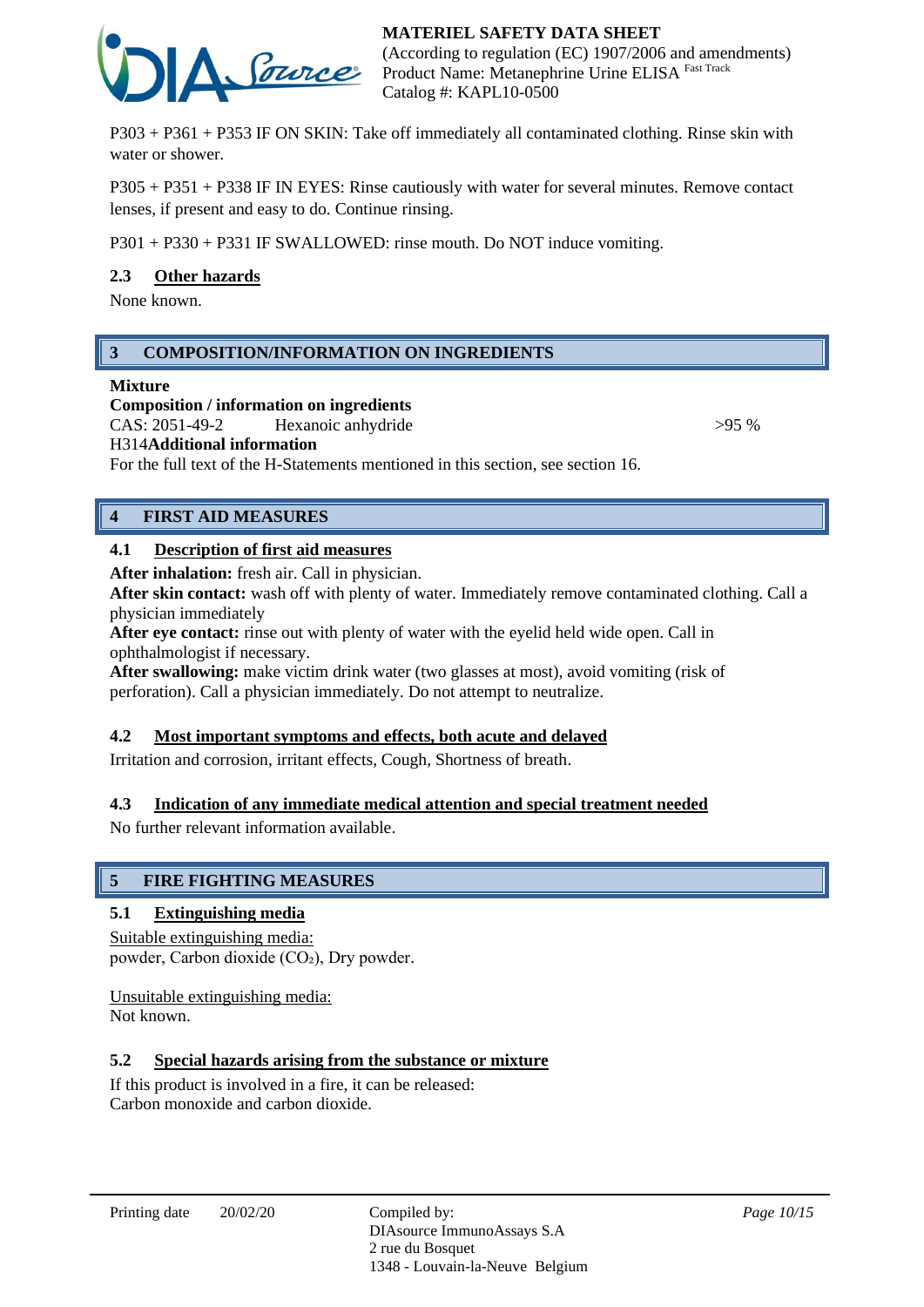

(According to regulation (EC) 1907/2006 and amendments) Product Name: Metanephrine Urine ELISA Fast Track Catalog #: KAPL10-0500

# **5.3 Advice for fire fighters**

Special protective equipment for firefighters:

Stay in danger area only with self-contained breathing apparatus. Prevent skin contact by keeping a safe distance or by wearing suitable protective clothing.

# **6 ACCIDENTAL RELEASE MEASURES**

## **6.1 Personal precaution, protective equipment and emergency procedures**

Advice for non-emergency personnel:

Avoid substance contact. Do not breathe vapours, aerosols. Ensure adequate ventilation. Evacuate the danger area, observe emergency procedures, consult an expert.

Advice for emergency responders:

Protective equipment see section 8.

## **6.2 Environmental Precautions**

Do not empty into drains.

## **6.3 Methods and material for containment and cleaning-up**

Take up with liquid-absorbent material. Dispose of properly. Use neutralizing agent.

## **6.4 Reference to other sections**

Indications about possible material restrictions see sections 7 and 10 and about waste treatment see section 13.

## **7 HANDLING AND STORAGE**

## **7.1 Precautions for safe handling**

Advice on safe handling: Store cool and dry.

## **7.2 Conditions for safe storage, including any incompatibilities**

Storage conditions: No special requirements.

# **7.3 Specific Use(s)**

Apart from the uses mentioned in section 1.2 no other specific uses are stipulated.

# **8 EXPOSURE CONTROLS/PERSONAL PROTECTION**

## **8.1 Control parameters**

The product does not contain any relevant quantities of materials with critical values that have to be monitored at the workplace.

## **8.2 Exposure controls**

## Engineering measures:

Technical measures and appropriate working operations should be given priority over the use of personal protective equipment.

See section 7.1.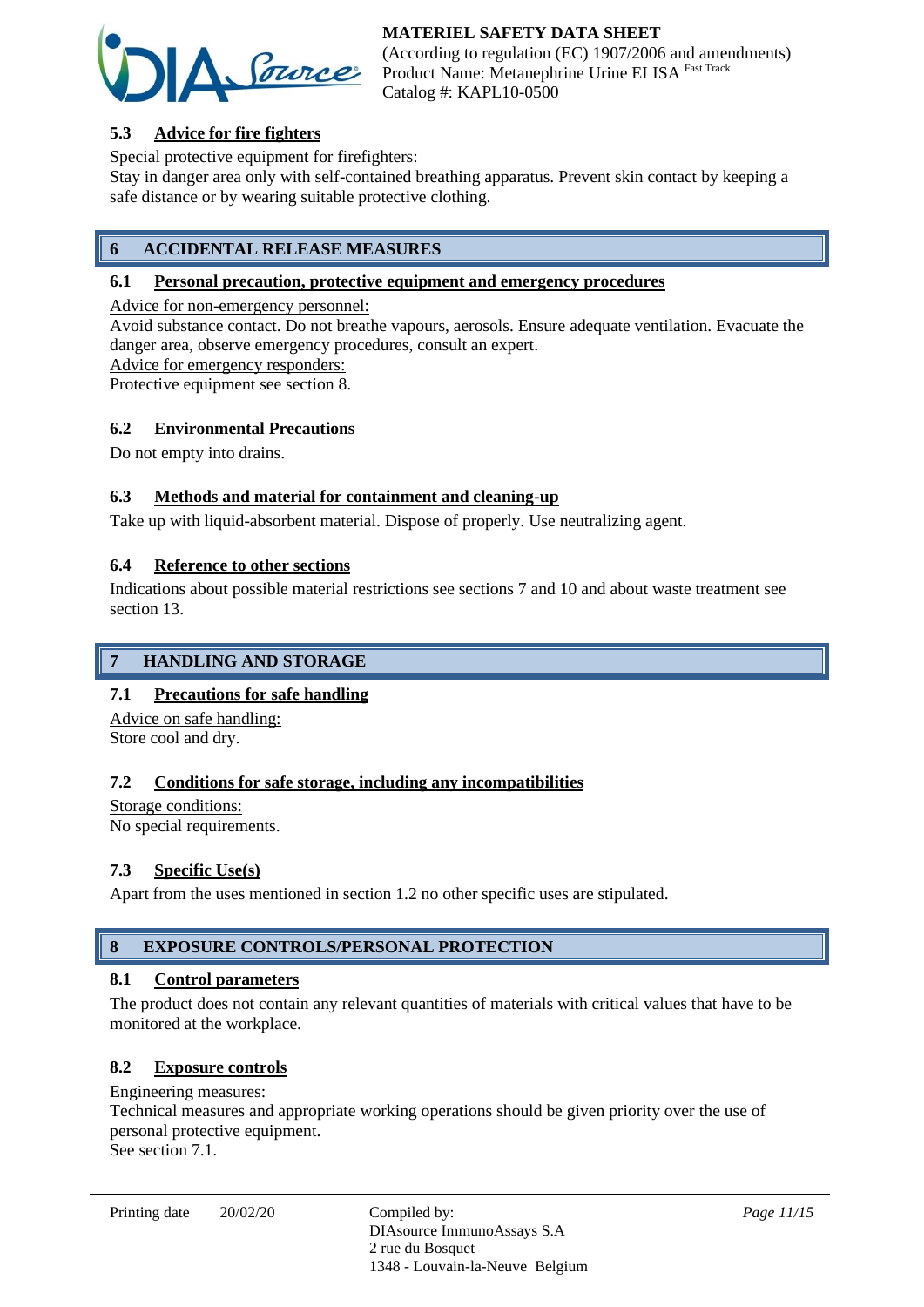

(According to regulation (EC) 1907/2006 and amendments) Product Name: Metanephrine Urine ELISA Fast Track Catalog #: KAPL10-0500

Individual protection measures: General protective and hygienic measures: Immediately remove all soiled and contaminated clothing. Wash hands before breaks and at the end of work. Store protective clothing separately. Avoid contact with the eyes and skin.

Respiratory protection:

In case of good room ventilation, not necessary.

In case of brief exposure or low pollution use respiratory filter device. In case of intensive or longer exposure use self-contained respiratory protective device.

## Protection of hands:

Protective gloves.

Material of gloves:

Chemical protection gloves are to be selected according to the concentration and quantity of the hazardous substance concentration and quantity in workplace.

The glove material has to be impermeable and resistant to the product/ the substance/ the preparation. The protective gloves to be used must comply with the specifications of EC Directive 89/686/EEC and the related standard EN374.

Eye protection: Tightly sealed goggles

Body protection: lab coat

# **9 PHYSICAL AND CHEMICAL PROPERTIES**

## **9.1 Information on basic physical and chemical properties**

| Form<br>Colour<br>Odour<br><b>Odour Threshold</b><br>pH<br>Melting point<br>Boiling point/boiling range<br>Flash point<br>Evaporation rate<br>Flammability (solid, gas)<br>Lower explosion limit<br>Upper explosion limit<br>Vapour pressure<br>Relative vapour density<br>Density<br>Relative density<br>Water solubility<br>Partition coefficient: n-octanol/water<br>Auto-ignition temperature<br>Decomposition temperature<br>Viscosity, dynamic | liquid<br>colourless<br>malodorous<br>Not applicable<br>No information available.<br>-40 $\degree$ C<br>No information available<br>128 °C<br>No information available.<br>No information available.<br>No information available.<br>No information available.<br>No information available.<br>0.93 g/cm3 at 20 $^{\circ}$ C<br>Not determined.<br>No information available.<br>at 20 $\degree$ C decomposes<br>No information available.<br>No information available.<br>No information available.<br>No information available. |
|------------------------------------------------------------------------------------------------------------------------------------------------------------------------------------------------------------------------------------------------------------------------------------------------------------------------------------------------------------------------------------------------------------------------------------------------------|----------------------------------------------------------------------------------------------------------------------------------------------------------------------------------------------------------------------------------------------------------------------------------------------------------------------------------------------------------------------------------------------------------------------------------------------------------------------------------------------------------------------------------|
|                                                                                                                                                                                                                                                                                                                                                                                                                                                      |                                                                                                                                                                                                                                                                                                                                                                                                                                                                                                                                  |
| <b>Explosive properties</b>                                                                                                                                                                                                                                                                                                                                                                                                                          | Not classified as explosive.                                                                                                                                                                                                                                                                                                                                                                                                                                                                                                     |
| Oxidizing properties                                                                                                                                                                                                                                                                                                                                                                                                                                 | none                                                                                                                                                                                                                                                                                                                                                                                                                                                                                                                             |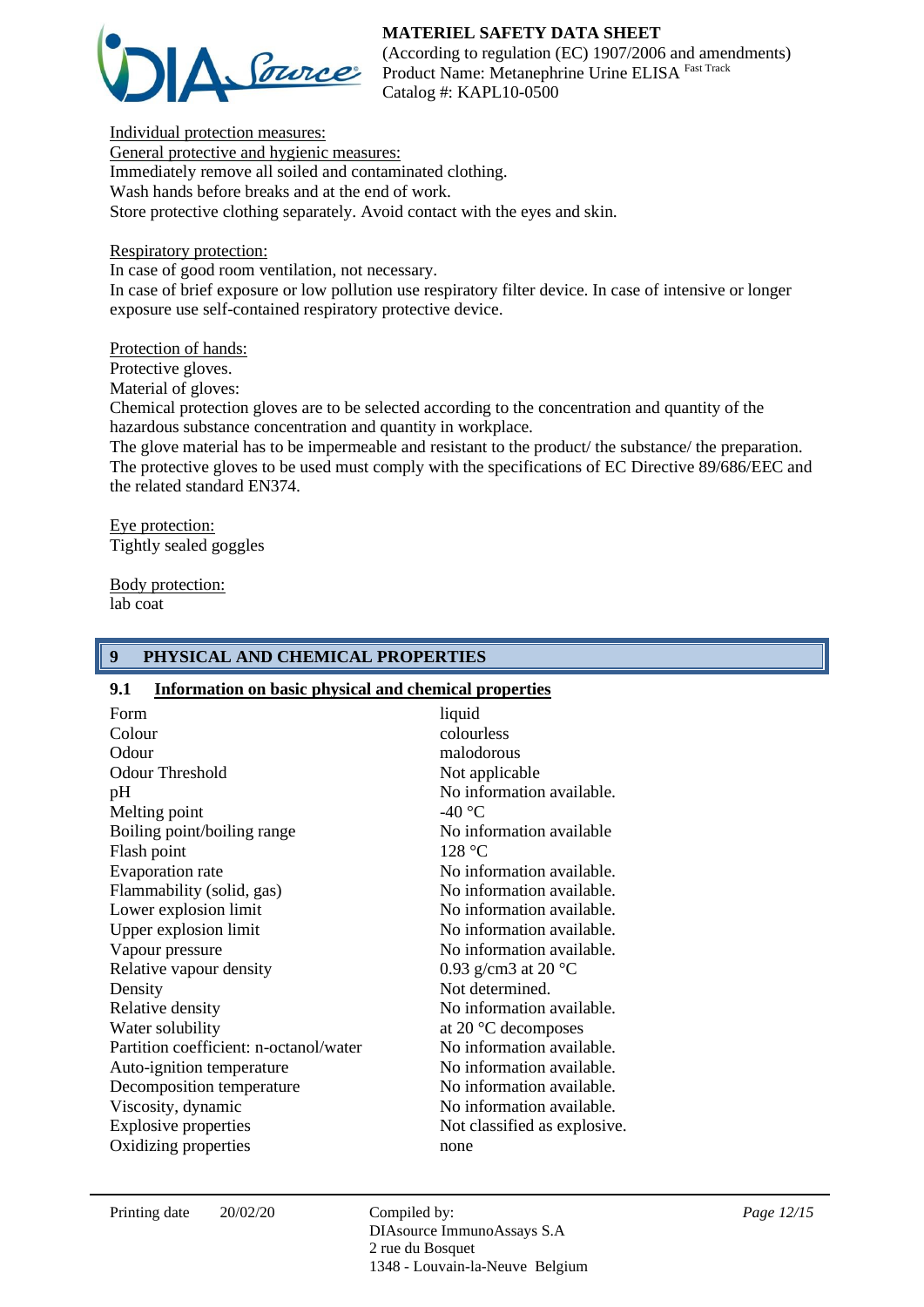

# **9.2 Other information**

No information available.

## **10 STABILITY AND REACTIVITY**

## **10.1 Reactivity**

No further relevant information available.

## **10.2 Chemical Stability**

The product is chemically stable under standard ambient conditions (room temperature).

## **10.3 Possibility of hazardous reactions**

No further relevant information available.

## **10.4 Conditions to Avoid**

No further relevant information available.

## **10.5 Incompatible materials**

Oxidizing agents, bases, water / moisture.

## **10.6 Hazardous Decomposition Products**

Carbon monoxide and carbon dioxide.

## **11 TOXICOLOGICAL INFORMATION**

#### **11.1 Information on toxicological effects**

#### **Acute toxicity**

If swallowed, it has a strong corrosive effect on the mouth and throat and can perforate the esophagus and stomach.

**Skin corrosion/irritation** No information available. **Serious eye damage/irritation** No information available. **Respiratory or skin sensitisation** No information available. **Germ cell mutagenicity** No information available. **Carcinogenicity** No information available. **Reproductive toxicity** No information available. **STOT-single exposure** No information available. **STOT-repeated exposure** No information available. **Aspiration hazard** No information available.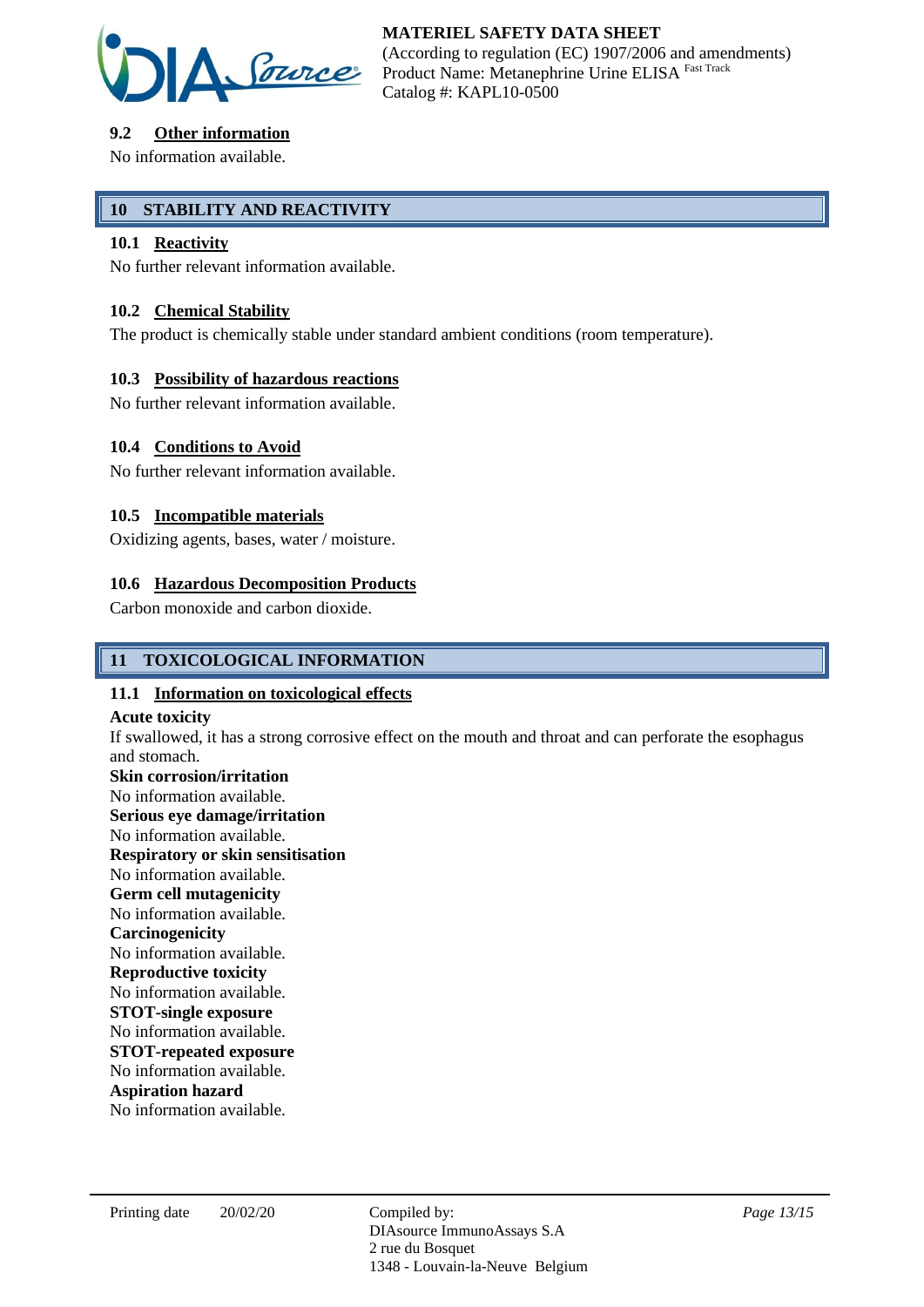

(According to regulation (EC) 1907/2006 and amendments) Product Name: Metanephrine Urine ELISA Fast Track Catalog #: KAPL10-0500

## **11.2 Additional information**

Quantitative data on the toxicity of this product are not available. Further data: Other dangerous properties cannot be excluded.

Handle in accordance with good industrial hygiene and safety practice.

# **12 ECOLOGICAL INFORMATION**

## **12.1 Toxicity**

No further relevant information available.

## **12.2 Persistence and degradability**

No further relevant information available.

## **12.3 Bioaccumulation**

No further relevant information available.

## **12.4 Mobility in soil**

No further relevant information available.

## **12.5 Results of PBT and vPvB assessment**

Substance(s) in the mixture do(es) not meet the criteria for PBT or vPvB according to Regulation (EC) No 1907/2006, Annex XIII, or a PBT/vPvB assessment was not conducted.

#### **12.6 Other adverse effects**

No further relevant information available.

## **13 DISPOSAL CONSIDERATIONS**

#### **13.1 Waste treatment methods**

Dispose of packaging according to applicable local, state, and federal regulations. Packaging's that may not be cleansed are to be disposed of in the same manner as the product.

## **14 TRANSPORT INFORMATION**

This product is part of a kit. Information in this section refers to the kit as a whole.

#### **UN No**

No dangerous good in sense of this transport regulation.

#### **UN Proper shipping name**

No dangerous good in sense of this transport regulation.

#### **Class**

No dangerous good in sense of this transport regulation.

#### **Packing group**

No dangerous good in sense of this transport regulation.

# **Environmental hazards**

None.

Printing date  $20/02/20$  Compiled by: